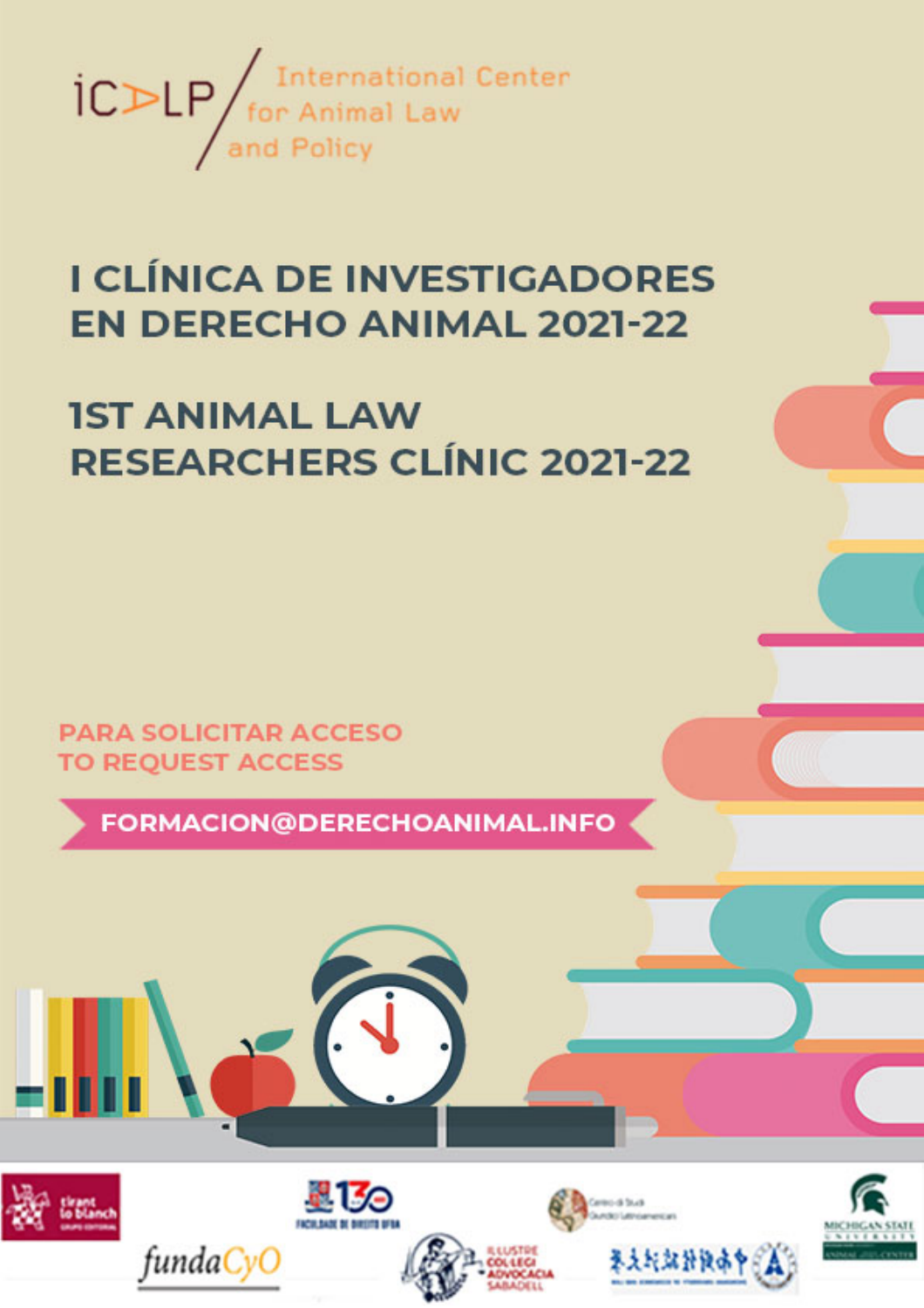# ANIMAL LAW RESEARCHERS CLINIC

Animal Law is an emerging branch of Law, which is leading the way to a better understanding and respect for nature and its inhabitants. In a few years it will be an essential element in the education of new generations, but also in the strengthening of the social and business network. We cannot do without animals to build a more balanced and just world. The Animal Law Researcher' Clinic aims to form a stable community of people interested in "knowing more, in order to work better for animals" in a simple, accessible way and incorporated into everyone's activity.

#### WHAT IS IT?

The Animal Law Researchers' Clinic is a space for dialogue and learning for scholars and professionals of all ages, countries, genders and positions, with the common nexus of listening to one's own voice and that of other colleagues working in the field of Animal Law and related sciences. It is a forum of ideas and activities that takes the animal world as the centre and basis of reflection.

#### HOW?

Each of the guests invited to the Researchers' Clinic will have a short time (15') to present their interests and current objectives in the areas of common interest, according to a timetable attached. This may be the preparation of an article, a book, a doctoral thesis, a Master's thesis, a research or legislative project, a commentary on a judgement, the management of a public policy, or the genesis of an idea. The presentation is simple and open to questions from the audience, who then take the opportunity to express their doubts, remarks or suggestions. The originality of these sessions lies in the fact that both more experienced researchers (senior) and those who are just starting out in intellectual work (junior) listen to each other and talk to each other, confront their ideas and exercise, in a dynamic and enriching form of intellectual coexistence. Each session ends with a short research capsule, which aims to provide working tools for progressing in one's own work. The frequency is weekly/fortnightly.

#### WHY?

#### For four reasons:

-Because research is an attitude, a way of life, a daily passion and requires continuous learning and constant exercise.

-Because research is not a solitary task, but is stimulated by dialogue and the sharing and exchange of ideas. Especially intergenerational.

-Because research in Animal Law and related sciences is for everyone. It is not confined to the academic sphere, but is a meeting point for professionals from all fields who aspire to excellence.

-Because research in Animal Law has a profoundly social and democratic dimension and aspires to be the backbone of 21st century society.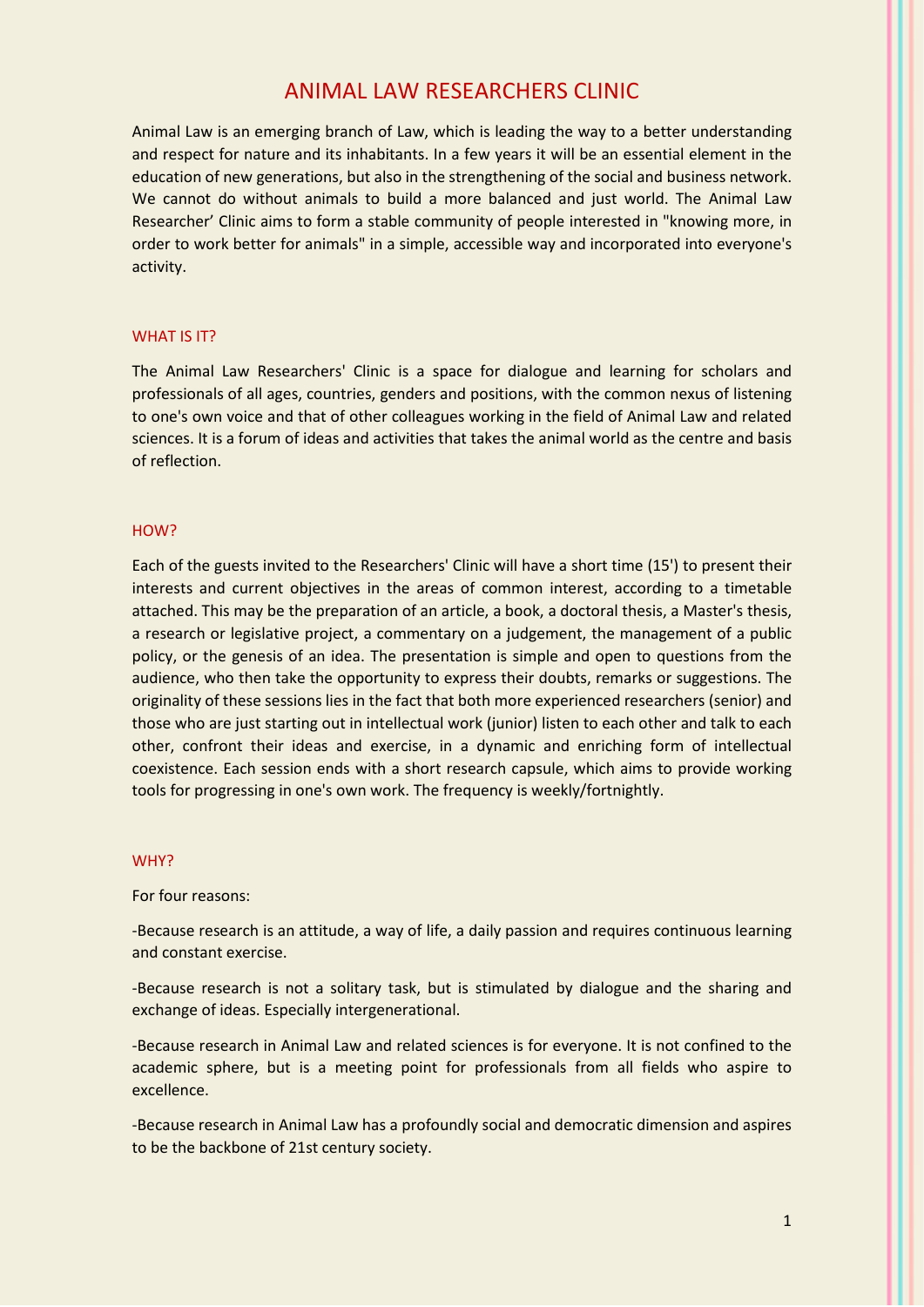#### OBJECTIVE

We aim to dignify and raise the profile of research related to animals and Law, in its broadest sense: theoretical research and applied research. We want to promote intergenerational dialogue. We aspire for intellectual work to be enriched by the exchange of ideas and the incorporation of the arts (music, painting, literature) into the daily horizon. We believe that the practice of the routines of a little-known profession (that of researcher) is essential for the advancement of our society.

#### PARTICIPANTS

The Animal Law Researchers' Clinic, promoted by the ICALP (UAB), is the result of collaboration between renowned business and social entities (Editorial Tirant lo Blanch; Fundación CyO; Committee for the Defence of Animals' Rights of the Sabadell Bar Association) and prestigious universities (Universidade Federal da Bahía. Brazil; Centro di Studi Latinoamericani della Università di Roma II, "Tor Vergata". Italy; Zhognan University of Economics and Law. Institute of Environmental and Resource Law. China; Michigan State University College of Law. USA), which are committed to the consolidation of a culture of collaborative effort.

#### PRIZE

The awards materialize the recognition and respect for an activity, while underlining its importance for a social environment.

The Animal Law Researchers' Clinic wishes the participants in the Clinic to see the results of the activity carried out during the annual sessions recognized. For this reason, an award has been created to highlight work well done and in an excellent form. The terms and conditions of the Award will be announced in due time. The papers will be published in the journal dA. Derecho Animal (Forum of Animal Law Studies) and the collection "Animals and Law", both promoted by the Tirant lo Blanch publishing house and the ICALP.

#### **CALENDAR**

| <b>DATE</b> | <b>JUNIOR RESEARCHER</b>                             | <b>SENIOR RESEARCHER</b>                                                                                    | <b>RESEARCH POD</b>                                                            |
|-------------|------------------------------------------------------|-------------------------------------------------------------------------------------------------------------|--------------------------------------------------------------------------------|
| 5 October   | Laure Gisie<br>Doctoral Student, ICALP<br>(France)   | Dr. Giménez-Candela.<br><b>ICALP. Universitat Autònoma</b><br>de Barcelona.<br>What is Animal Law Research? | <b>Difference</b><br>between<br>footnote and<br>internal cross-<br>referencing |
| 19 October  | Miryam Olivera<br>Doctoral Student, ICALP<br>(Spain) | Dr. Tagore Trajano<br><b>Federal University of Bahia</b><br>(Brazil)<br><b>Animal Law in Brazi</b>          | Indexes:<br>Summary                                                            |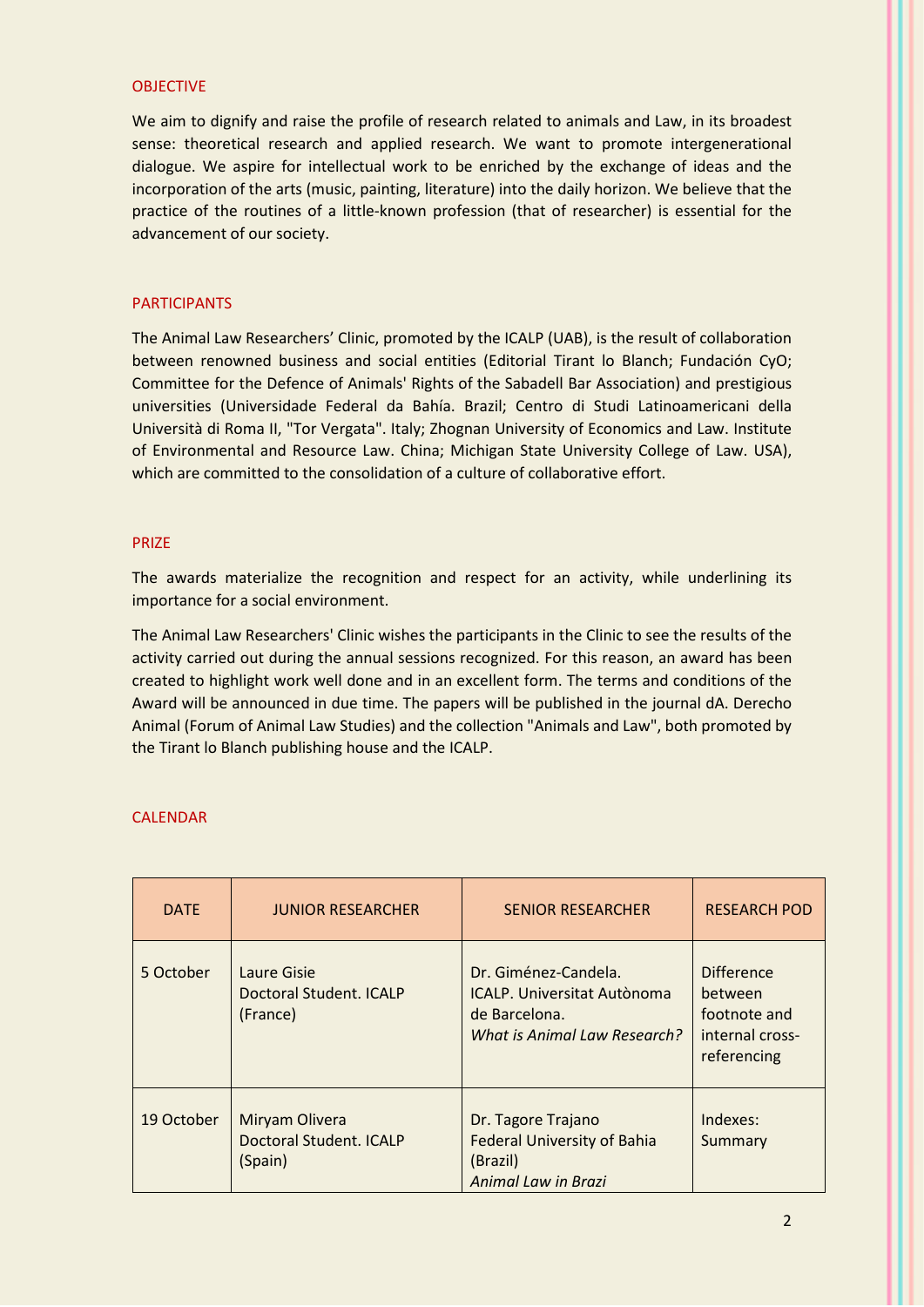| 26 October                 | Marianné Núñez<br>MT Master in Animal Law and<br>Society (Perú)        | Verónica Aillón<br>Victoria Animal (Ecuador)<br><b>Animal Law in Ecuador</b>                                                                                                                              | Indexes: Index<br>of abbreviations         |
|----------------------------|------------------------------------------------------------------------|-----------------------------------------------------------------------------------------------------------------------------------------------------------------------------------------------------------|--------------------------------------------|
| $\overline{2}$<br>November | <b>Iris Favà</b><br>MT Master in Animal Law and<br>Society (Spain)     | Dr. Alberto Olivares<br><b>Researcher Consejo Superior</b><br>de Investigaciones Científicas<br>(Blanes). UNIR<br>Ocean protection and blue<br>carbon                                                     | <b>Indexes: Topical</b><br>index           |
| 9<br>November              | <b>Daniel Navarro</b><br><b>Doctoral Student. ICALP</b><br>(Spain)     | Dr. Luciano Rocha.<br><b>Federal University of Bahia</b><br>(Brazil)<br>Analogy and disanalogy<br>between structural speciesism<br>and structural racism                                                  | Indexes: Index<br>of Sources               |
| 16<br>November             | Silvia Carlota Parodi<br>MT Master in Animal Law and<br>Society (Peru) | Dr. Gustavo de Baggis<br><b>National University of Litoral</b><br>(Argentina)<br>Jurisdictional intervention as a<br>disruptive element in the<br>recognition of animal rights                            | Bibliography                               |
| 23<br>November             | Sergio González<br>MT Master in Animal Law and<br>Society<br>(Spain)   | Dra. Maria Baideldinova<br>KIMEP University (Kazakhstán)<br>Animal Welfare Law in<br>Kazajstán: work in progress                                                                                          | The reading<br>note                        |
| 30<br>November             | <b>Bo Li</b><br><b>Doctoral Student. ICALP</b><br>(China)              | Dr. Carlo Salzani<br>Researcher. Messerli Research<br>Institute, University of<br><b>Veterinary Medicine Vienna</b><br>(Austria).<br>The limits of imagination:<br>Animals, empathy,<br>anthropomorphism. | Academic<br>writing: a style<br>of its own |
| $\overline{7}$<br>December | José Ignacio Binfa<br>MT Master in Animal Law and<br>Society (Chile)   | Dr. Heron Gordilho<br><b>Federal University of Bahia</b><br>(Brazil)<br><b>Habeas Corpus applied to</b><br>animals: Procedural Issues                                                                     | Punctuation<br>marks                       |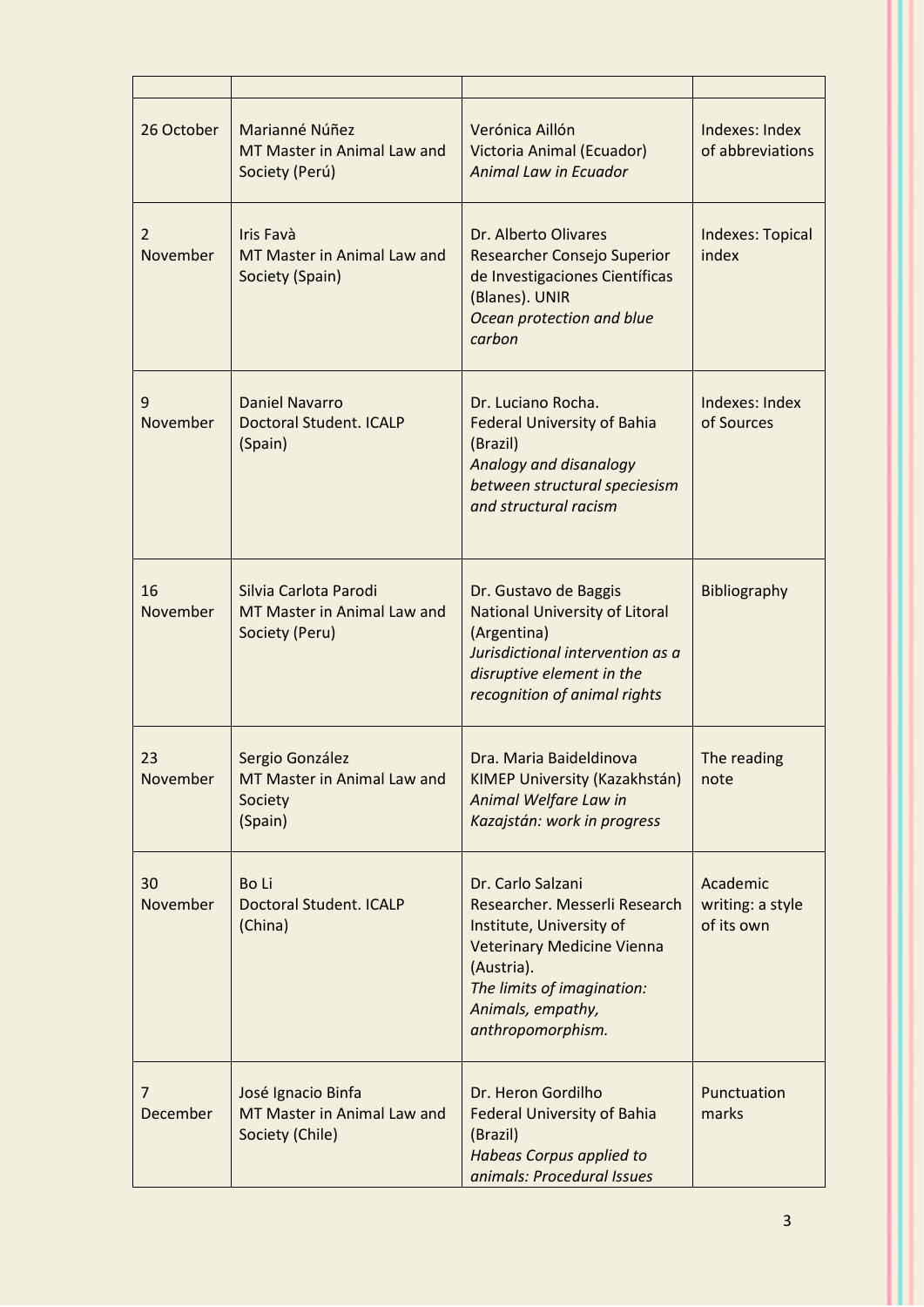| 14<br>December | Diana Aguilar<br>MT Master in Animal Law and<br>Society (Ecuador)                                                                                                              | Dr. Riccardo Cardilli<br><b>University of Rome "Tor</b><br>Vergata" (Italy)<br>The Roman Heritage of<br>Natural Law: animalia,<br>homines, res communes<br>omnium, ius naturale | Academic<br>communication:<br>oral and written |
|----------------|--------------------------------------------------------------------------------------------------------------------------------------------------------------------------------|---------------------------------------------------------------------------------------------------------------------------------------------------------------------------------|------------------------------------------------|
| 21<br>December | Yvonne Niño<br>MT Master in Animal Law and<br>Society<br>(Spain)                                                                                                               | Dr. Gerardo Caja.<br>Universitat Autònoma de<br><b>Barcelona</b><br>Bee Welfare: an approach to<br>bee feeling                                                                  | Article, Paper,<br>Working in<br>Progress      |
| 11 January     | Martina Pluda.<br>Doctoral Student. ICALP (Italy)                                                                                                                              | Dra. Silvia Zanini<br><b>ICALP</b><br>Clearfarm project: precision<br>farming (PLF) as the new<br>frontier of animal welfare on<br>the label                                    | Review and<br>Foreword                         |
| 25 January     | Marta Fernández<br>MT Master in Animal Law and<br>Society<br>(Spain)                                                                                                           | Dr. Iván Fructuoso<br><b>Courts of Sabadell (Spain)</b><br>Animals and the process                                                                                              | Poster                                         |
| 8 February     | Juan José García-Rebollo del<br>Río<br><b>Autonomous University of</b><br>Querétaro (Mexico)<br>Animal law as a tool to<br>guarantee the welfare of the<br>sentient collective | Prof. David Favre<br><b>Michigan State University</b><br>(EUA)<br>A treaty to address COVID and<br>Wildlife                                                                     | Paper and<br>communication                     |
| 22<br>February | María Ballester<br>MT Master in Animal Law and<br>Society<br>(Spain)                                                                                                           | Dr. Gemma María Varona<br>Basque Institute of<br>Criminology (Spain)<br>Restorative circles as a<br>response to crimes against<br>animals                                       | Inaugural and<br><b>Closing Lecture</b>        |
| 8 March        | <b>Raquel Cerezo</b><br>MT Master in Animal Law and<br>Society<br>(Spain)                                                                                                      | Dr. Elena Amanda Liberatori<br>Contentious-Administrative<br>and Tax Court of Buenos Aires<br>(Argentina)                                                                       | Seminar                                        |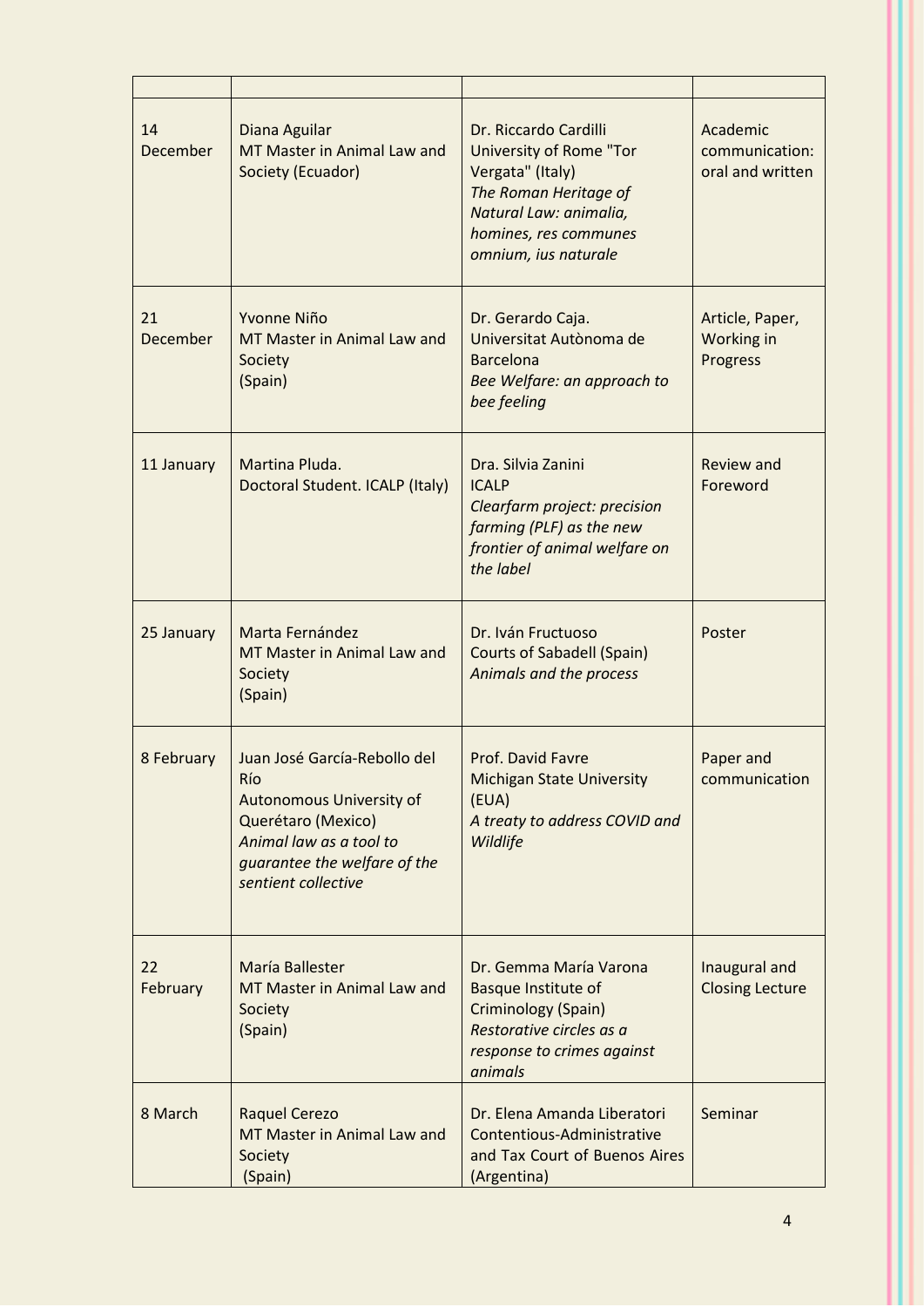|          |                                                                                                                                                                  | Sandra's Habeas corpus: a<br>pioneer sentence                                                                                                                                                           |                                      |
|----------|------------------------------------------------------------------------------------------------------------------------------------------------------------------|---------------------------------------------------------------------------------------------------------------------------------------------------------------------------------------------------------|--------------------------------------|
| 22 March | <b>Marie Laffineur</b><br><b>European Food Safety</b><br>Authority (EFSA) (France)<br>The growth of veganism in<br>France: The law and the<br>current challenges | Dr. Alexandra McEwan<br><b>Central Queensland University</b><br>(Australia)<br>How can we think about multi-<br>species justice in the context of<br>domestic violence?                                 | <b>Round Table</b><br>and Discussion |
| 5 April  | Luis Domingo Gómez<br>Maldonado<br>Santo Tomás University<br>(Colombia)<br><b>Hippopotamus and animal</b><br>juridical personality                               | Dr. Rosa María de la Torre<br>Universidad Michoacana de<br>San Nicolás Hidalgo (Mexico)<br>Constitutional principles and<br>public policies in favour of<br>other animals: a necessary<br>articulation. | <b>Ordinary Class</b><br>(Degree)    |
| 19 April | <b>Daen Morales</b><br><b>Biofutura AC (Mexico)</b><br>The jaguar in speciesism:<br>challenges and mechanisms<br>for its conservation                            | Dr. Taeli Gómez<br>University of Atacama (Chile)<br>The Contributions of the<br><b>Complexity Paradigm to</b><br><b>Animal Law</b>                                                                      | Master's<br>teaching                 |
| 3 May    | Antonia Eraud<br><b>Horse Emotion (France)</b><br>A scientific veterinary<br>intervention as a tool for<br>proposing animal protection<br>laws                   | Dr. Helot Zarza<br>Universidad Autónoma<br>Metropolitana Unidad Lerma<br>(Mexico)<br>Jaguar conservation:<br>challenges and perspectives in<br>the 21st century                                         | Research<br>Project                  |
| 17 May   | <b>Karin Rosenberg</b><br><b>Lawyers for Animals</b><br><b>Foundation (Chile)</b><br>Animals do not work                                                         | Dr. Peter Li<br>University of Houston-<br>Downtown (EUA)<br>Animal Law in China:<br><b>Challenges and perspectives</b>                                                                                  | Report of<br>results                 |
| 31 May   | <b>Israel González Marino</b><br>Andrés Bello University (Chile)<br>The constitutionalisation of<br>animal protection                                            | Dr. Eduard José Cunilleras<br>Universitat Autònoma de<br>Barcelona (España)<br>Welfare in working equids:<br>human-horse relationship                                                                   | Survey                               |
| 14 June  | Maria Helena Saari<br>University of Oulu (Finland)                                                                                                               | Dra. Izabel Rigo Portocarrero<br><b>UNIR (Spain)</b>                                                                                                                                                    | Publishing<br>(book, journal,        |